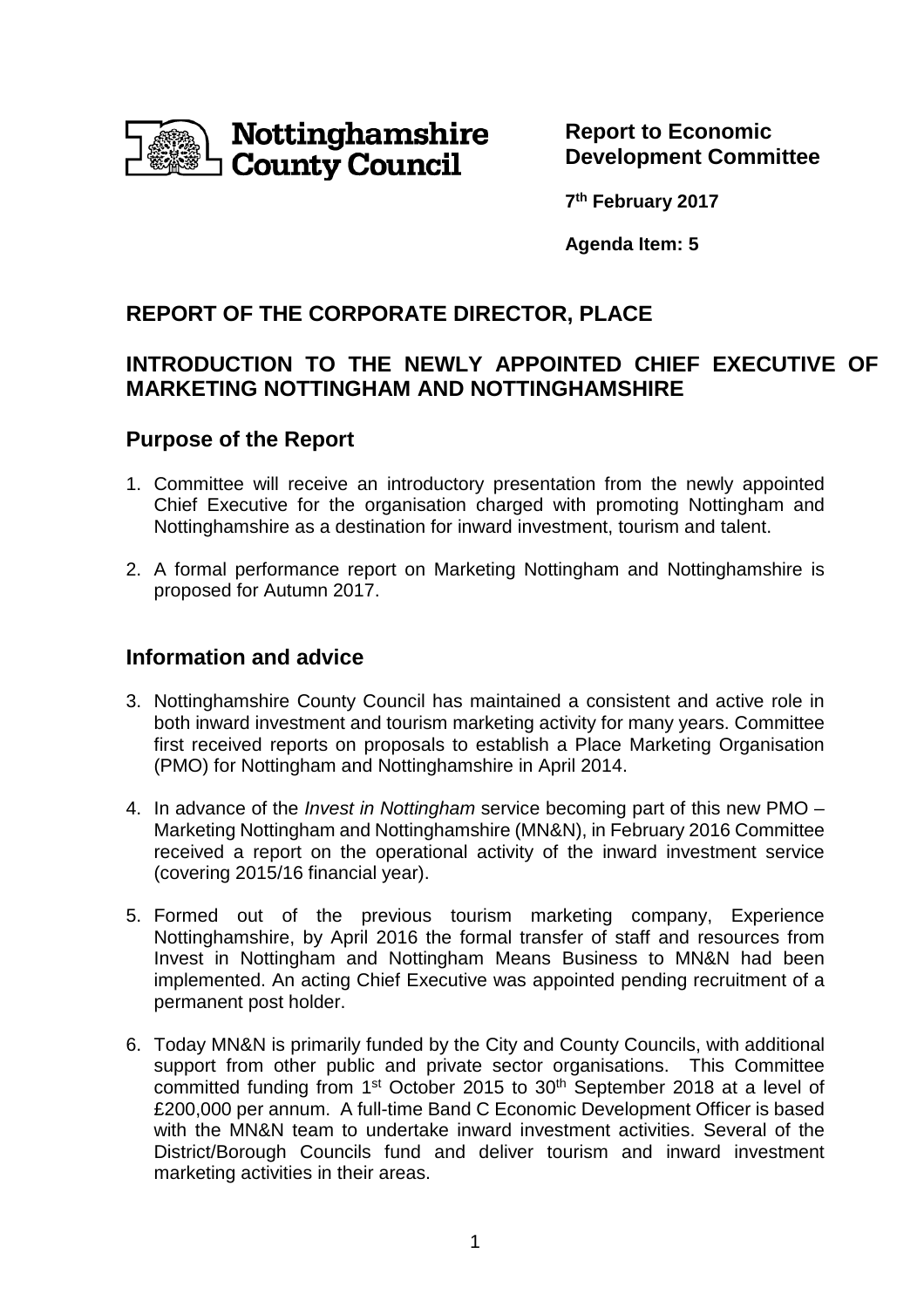7. Plans for the County Council to undertake a half-yearly performance review with MN&N in October 2016, along with a formal annual performance report scheduled for May 2017, were referenced in a report to this Committee in July. As the first permanent Chief Executive for MN&N was not in post until late September, the half-yearly performance review did not happen. Committee will instead receive a presentation from Brendan Moffett on his plans for the organisation, with a view to an annual performance report being presented in the autumn of 2017.

### MN&N achievements

8. As highlighted in 2016-17 Delivery Plan Review Report (introduced at 6<sup>th</sup> December 2016 meeting), the following headline figures were stated:

Inward Investment:

- For the period April to August 2016, 10 projects converted to successes, yielding a total of 542 jobs.
	- The pipeline of 'Live' enquiries stood at 62 projects a potential yield of >2,600 jobs

Tourism in Nottinghamshire:

- Figures revealed in the STEAM<sup>1</sup> 2015 report showed "...there was a significant boost to Nottinghamshire's visitor economy":
	- Value of tourism in Nottinghamshire (excluding city) (£m) £1.051bn
	- Volume of tourism in Nottinghamshire (excluding city) (m) 22.21m
	- Full Time Equivalent (FTE) jobs supported by tourism 14,218
	- Average spend per trip £47.32

|                           | <b>Day visitors</b> | <b>Overnight stays</b> |
|---------------------------|---------------------|------------------------|
| Volume (m)                | 20.09m              | 2.115m                 |
| Value (£m)                | £698m               | £353m                  |
| Average spend per visitor | £34.74              | £166.90                |

## **Reasons for recommendation(s)**

9. For Committee to hear first-hand from the newly appointed Chief Executive of MN&N on his plans for: (a) a new model for working with the local business community and (b) developing a fresh identify and narrative for the city and county, as part of efforts to attract investment and talent.

## **Statutory and Policy implications**

l

10. This report has been compiled after consideration of implications in respect of crime and disorder, finance, human resources, human rights, the public sector equality duty, safeguarding of children and vulnerable adults, service users, sustainability and the environment and ways of working and where such implications are material they are described within the body of the report.

<sup>1</sup> STEAM (Scarborough Tourism Economic Activity Monitor) – a tourism economic impact modelling process which approaches the measurement of tourism form the bottom up, through its use of local supply side data and tourism performance and visitor survey data collection